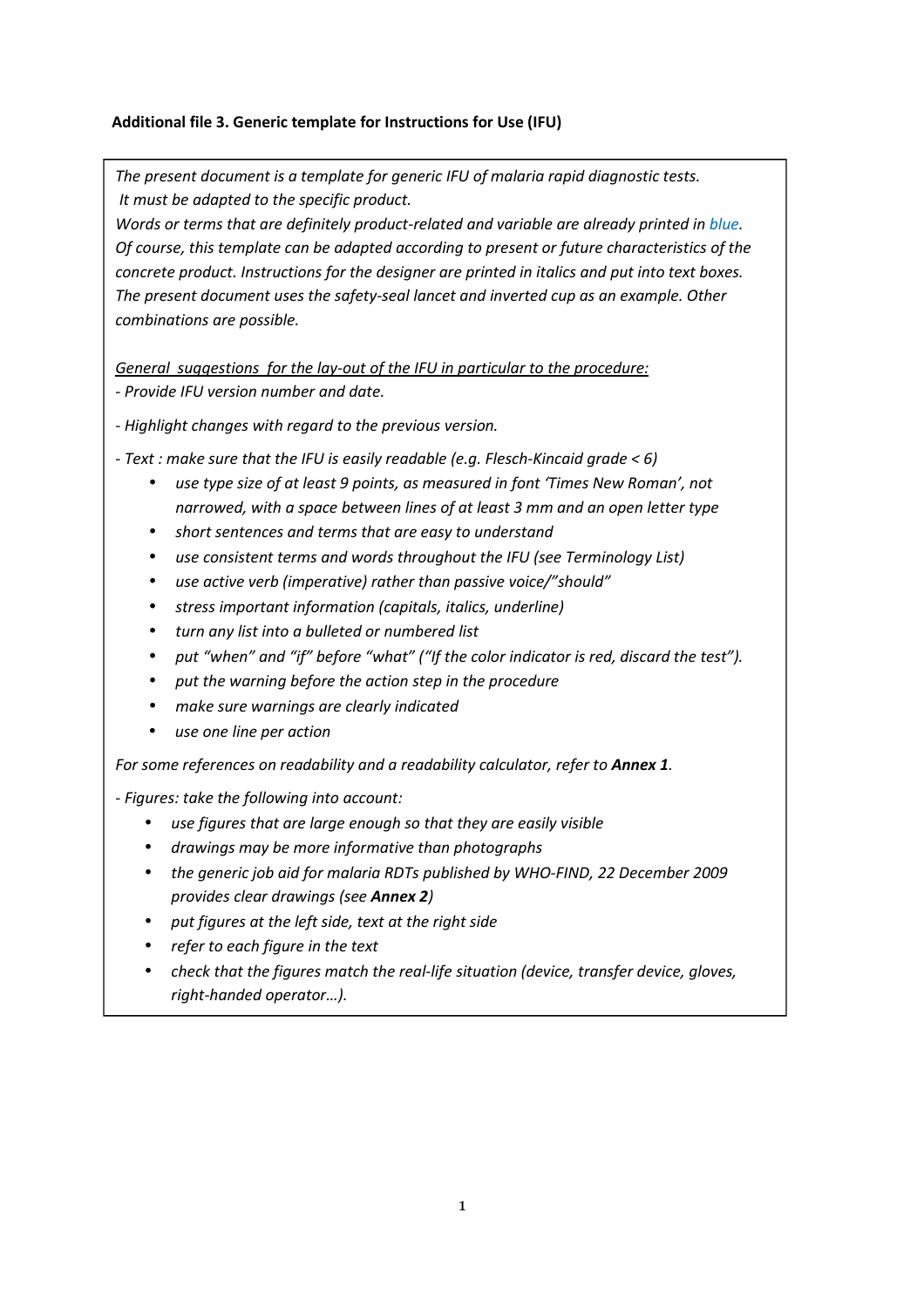# **Table of contents**

#### **Product**

- Product name
- Product Code
- Number of tests provided in the kit

### **Intended use**

- Test principle
- Intended user
- Required specimen

#### **Warnings and precautions**

#### **Materials**

- Materials provided
- Materials required but not provided

#### **Storage and stability**

#### **Procedure**

- Before testing
- Test procedure
	- o Capillary whole blood from finger prick
	- o Venous whole blood from venipuncture
- Interpretation of the test result

# **Limitations of the test, causes of false-negative and false-positive results**

- Limitations of Malaria RDTs
- False negative results
- False positive results
- Invalid tests and problems of background clearing

#### **Performance specifications**

#### **Bibliography**

#### **Contact of Manufacturer**

#### **IFU version number and date of issue of the instructions for use**

## **Symbol key**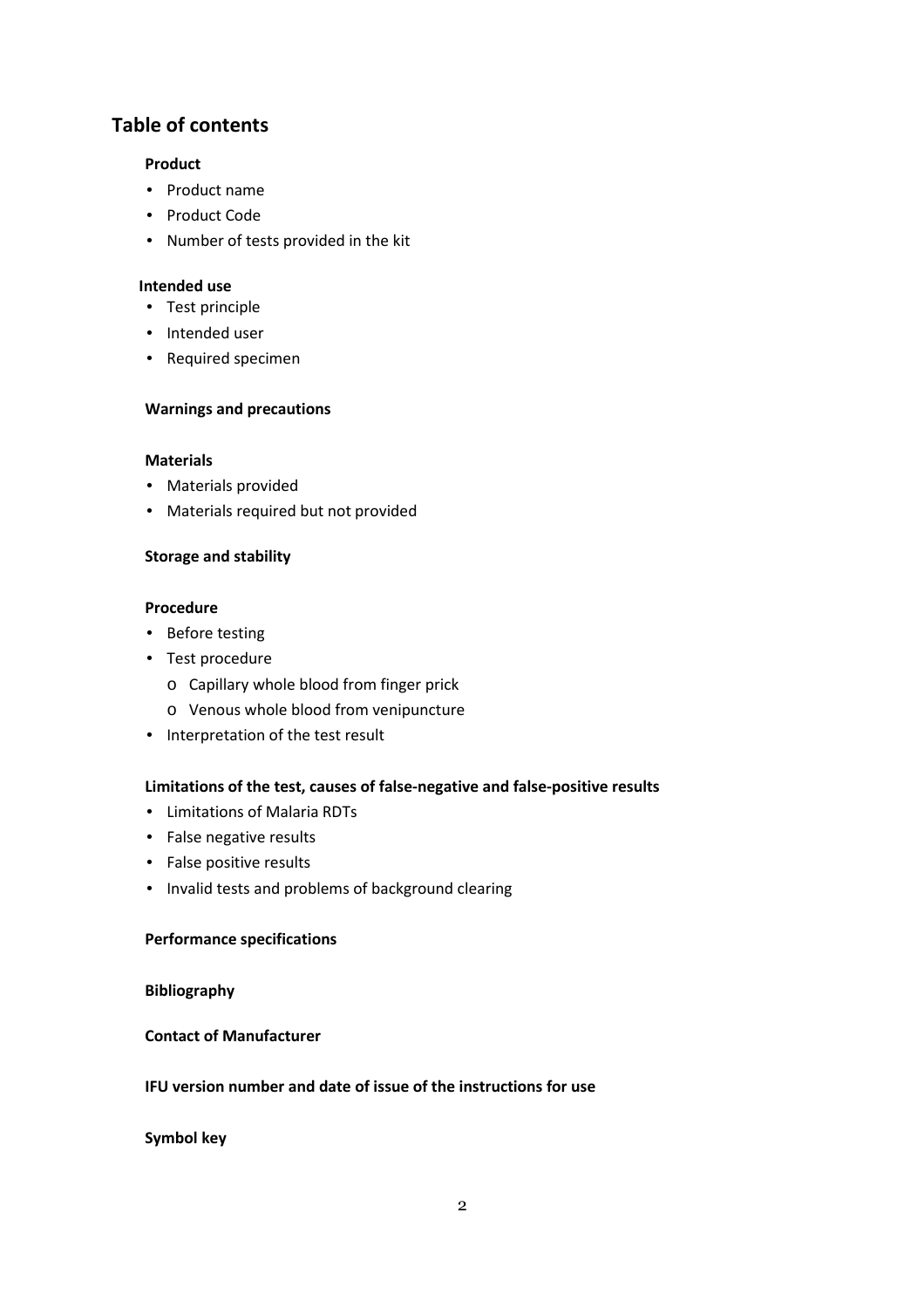# **Product**

- **Commercial name, Malaria Antigen Pf/Pan (HRP2/ pLDH) Rapid Diagnostic Test (RDT)**
- **Product code** xxxxxx



# **Intended use**

This XXX test kit is an *in-vitro* diagnostic immunochromatographic assay for the qualitative detection of infection with *Plasmodium* parasites causing malaria in human whole blood specimens. It does not assess parasite densities.

It assists trained competent users

- in detecting *Plasmodium* infections

- to differentiate infection by *Plasmodium falciparum* from the non-*P. falciparum* species (*Plasmodium vivax, Plasmodium malariae, Plasmodium ovale*).

Note: Malaria RDTs can give positive results after successful anti-malarial treatment. Therefore, the XXX test kit is not recommended for monitoring response to anti-malarial treatment.

#### **Test Principle**

The following *Plasmodium* antigens are detected in this test:

- Histidine rich protein 2 specific for *P. falciparum* (Pf-HRP2)
- *Plasmodium* lactate dehydrogenase specific for *P. falciparum* (Pf-pLDH)
- *Plasmodium* lactate dehydrogenase specific for *P. vivax* (Pv-pLDH)
- *Plasmodium* lactate dehydrogenase common to all human *Plasmodium* species (panpLDH)
- Aldolase common to all human *Plasmodium* species

The cassette contains a test strip pre-coated with capture antibodies. The sequence of events is as follows:

(1) Whole blood is applied to the specimen well (labelled well 1).

- (2) Next, buffer is applied to the buffer well (labelled well 2).
- (3) Migration of the blood/buffer mixture starts, towards the opposite end of the cassette.

(4) The blood-buffer mixture passes the conjugate pad, which contains detection antibodies targeting Pf-HRP2, Pf-pLDH, Pv-pLDH, pan-pLDH and/or aldolase antigens. These detection antibodies are conjugated to colloidal gold. If present in the specimen, *Plasmodium* target antigens bind to this detection antibody-conjugate.

(5) The antigen-antibody-conjugate complex migrates further and binds to the capture *Plasmodium*specific antibodies present on the test line. These capture antibodies bind to another site (epitope) of the *Plasmodium* target antigens.

(6) The capture antibodies are applied on a narrow section of the test strip: as a result, the antibodyconjugate with the colloidal gold will be concentrated and become visible as a red colored line. (7)The excess of the detection antibody-conjugate that was not bound by the *Plasmodium* target antigens and the capture antibodies moves further until it binds to a goat anti-mouse control antibody. There, the colloidal gold will create a red colored control line. The visualization of the control line indicates that the migration was successful. It does not confirm the presence of specimen.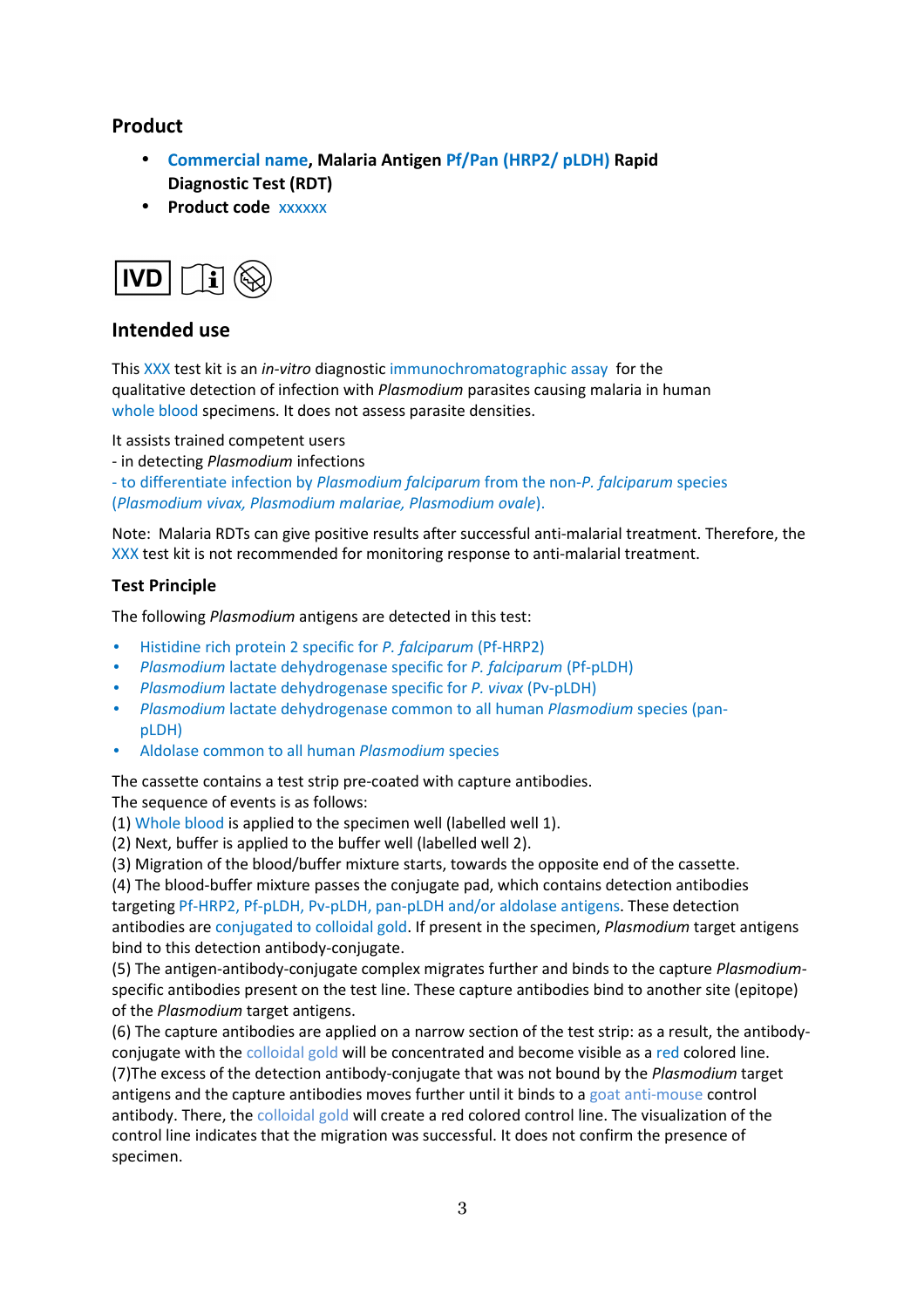The main ingredients are:

- Test strip:
	- o Detection antibodies conjugated to colloidal gold :
		- Mouse monoclonal antibodies (IgG) specific to Pf-HRP2-gold Colloid
		- Mouse monoclonal antibodies (IgG) specific to pan-pLDH-gold Colloid
		- (any other combination)
	- o Capture antibodies:
		- *Plasmodium falciparum* line: Mouse monoclonal antibodies (IgG) specific to Pf-HRP2
		- **Plasmodium species (pan) line: Mouse monoclonal antibodies (IgG)** specific to pan-pLDH
	- o Control line : Goat anti-mouse polyclonal antibodies (IgG)
- Buffer vial:
	- o Bovine serum albumin, Triton X-100, Sodium azide (0.095 %)

## **Intended user**

• The test is intended to be performed by a trained user

#### **Specimen required**

- Capillary blood or venous blood with the following anticoagulant: EDTA, heparin, Oxalate or Citrate.
- Time between collection and analysis:
	- o Capillary: immediately
	- o Venous: immediately. If immediate testing is not possible, store the whole blood specimen at X-X °C for maximum XX hours.

# **Warnings and Precautions**

- For *in vitro* diagnostic use only.
- Read the instructions carefully before performing the test.
- Apply standard biosafety precautions for handling and disposal of potentially infective material.
	- o Handle all specimens as potentially infectious.
	- o Wear gloves while handling specimens and performing the test.
	- o Avoid splashing and aerosol formation.
	- o Clean up spills thoroughly using an appropriate disinfectant.
- The buffer contains 0.095% sodium azide as a preservative which may be toxic if ingested. When disposed of through a sink, flush with large quantities of water.
- Do not use any other buffer than the buffer supplied within this kit.
- Do not use the RDT kit beyond the expiration date.
- Do not use if the packaging is damaged.
- Do not use any other specimen than whole blood.
- Do not use if the product has been exposed to excessive heat or humidity.
- Perform the test immediately after opening of the cassette packaging.
- Do not re-use the test.

**!** Do not use any other specimen than whole blood.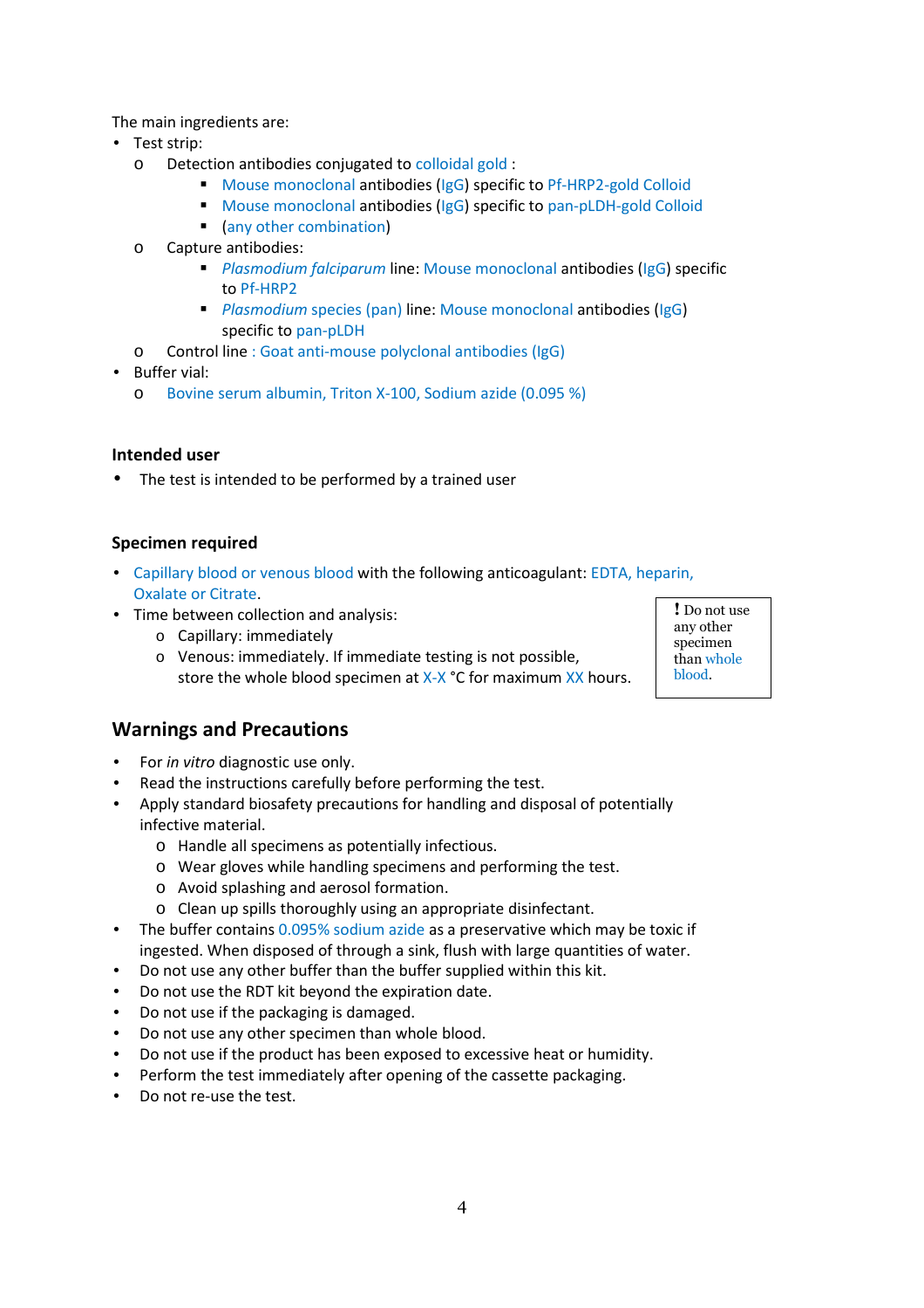# **Materials**

## **Materials provided**

- XX cassette packagings , each containing:
	- o 1 device
	- o 1 desiccant
- X buffer bottles XX ml
- XX specimen transfer devices (inverted cup)  $x \mu$
- XX single-use safety-seal lancets
- XX alcohol swabs
- 1 Instructions for use

## **Materials required but not provided**

- New pair of disposable gloves
- Pen
- Timer
- Extra lancets and alcohol swabs, if needed
- Sharps box
- Non-sharps disposal container
- Venipuncture blood collection materials and precision pipette plus tips (if whole blood is collected by venipuncture)

# **Test kit Storage and stability**

- Store the kit between X-XX °C.
- Do not store the kit in the freezer.
- Protect the kit from humidity.
- The RDT kit has a shelf life of XX months from the date of manufacture. The test kit is stable until the expiration date marked on the RDT box and/or the packaging of individual components when stored as specified.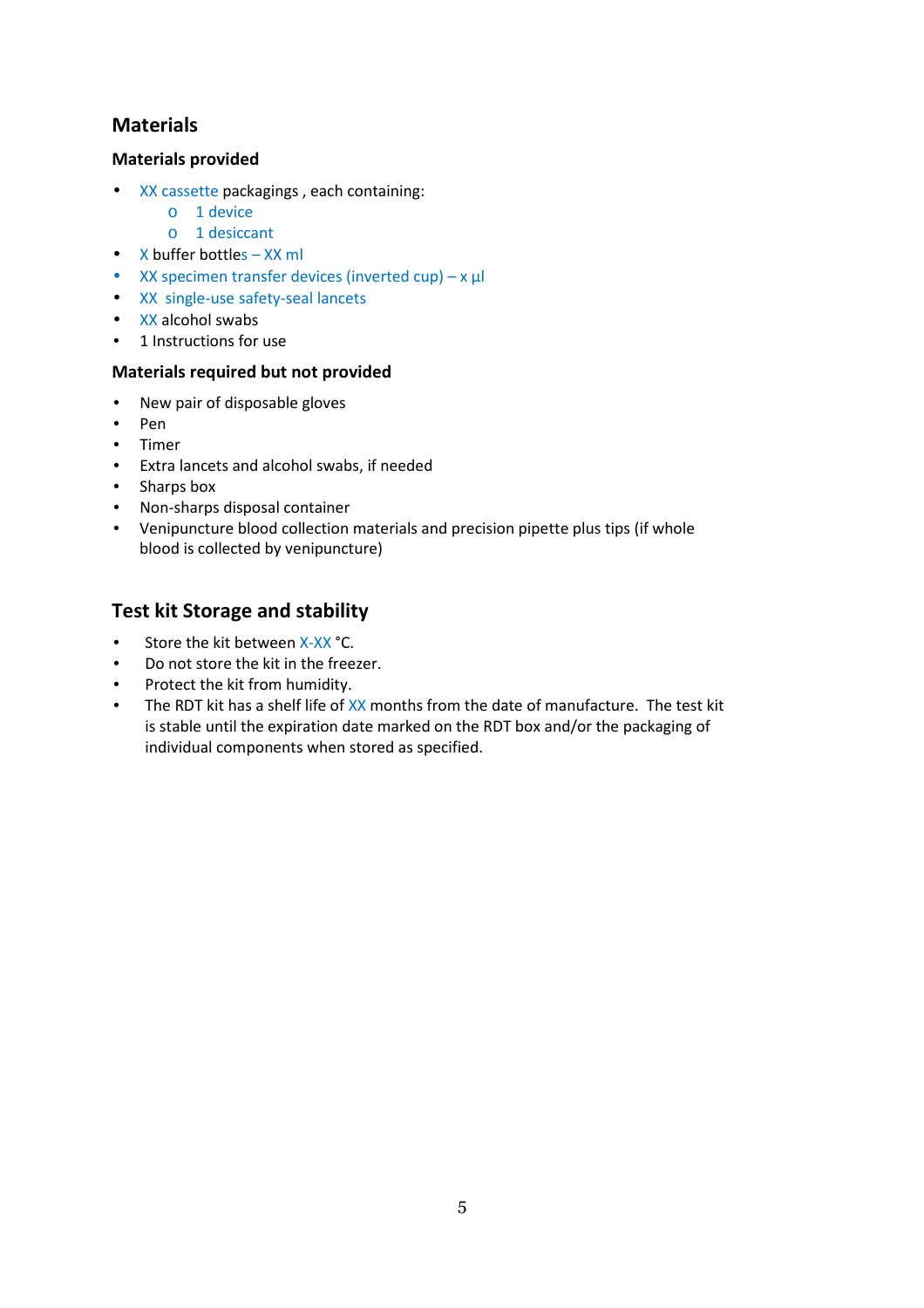# **Procedure**

*See above for lay-out and style*

## **Before testing:**

- 1. Prepare all necessary materials :
	- When stored in the refrigerator, bring the kit components to room temperature minimum 30 minutes before use.
	- Prepare the materials:

| <b>Materials provided</b>  | Materials required but not provided            |  |  |
|----------------------------|------------------------------------------------|--|--|
| • Cassettes                | • New pair of disposable gloves                |  |  |
| <b>Buffer bottles</b>      | Pen                                            |  |  |
| Inverted cups<br>$\bullet$ | Timer                                          |  |  |
| Safety-seal lancets        | • Extra lancets and alcohol swabs, if needed   |  |  |
| Alcohol swabs              | $\bullet$ Sharps box                           |  |  |
| Instuctions for use        | Non-sharps disposal container<br>$\bullet$     |  |  |
|                            | • Venipuncture blood collection kit and        |  |  |
|                            | precision pipette plus tips (if whole blood is |  |  |
|                            | collected by venipuncture)                     |  |  |

2. Check the expiration date of the test.

If expired, do not use it but take another test from an unexpired kit.

- 3. Check that the cassette packaging is not damaged. If damaged, discard the cassette packaging and use another test.
- 4. Open the cassette packaging and check the desiccant. If there is a humidity indicator and it shows saturation (color changed from orange to green), throw away the cassette and take another cassette packaging. If the color of the desiccant does not show a change, you can use the test. Throw away the desiccant in the non-sharps disposal container. **!** Perform the
- 5. Take the cassette and place it on a horizontal surface. You see:
	- − a result window (marked with C, pan, Pf )
	- − a circle well marked "1" (for specimen)
		- a square well "2" (for buffer)
- 6. Write the patient name or patient identifier on the cassette.
- 7. Put on gloves. Use new gloves for each patient.
- 8. *Add if needed additional instructions on how to open the buffer bottle correctly for instance, how to pierce the nozzle.*

test immediately after opening of the cassette

**!** Do not re-use the test.

packaging.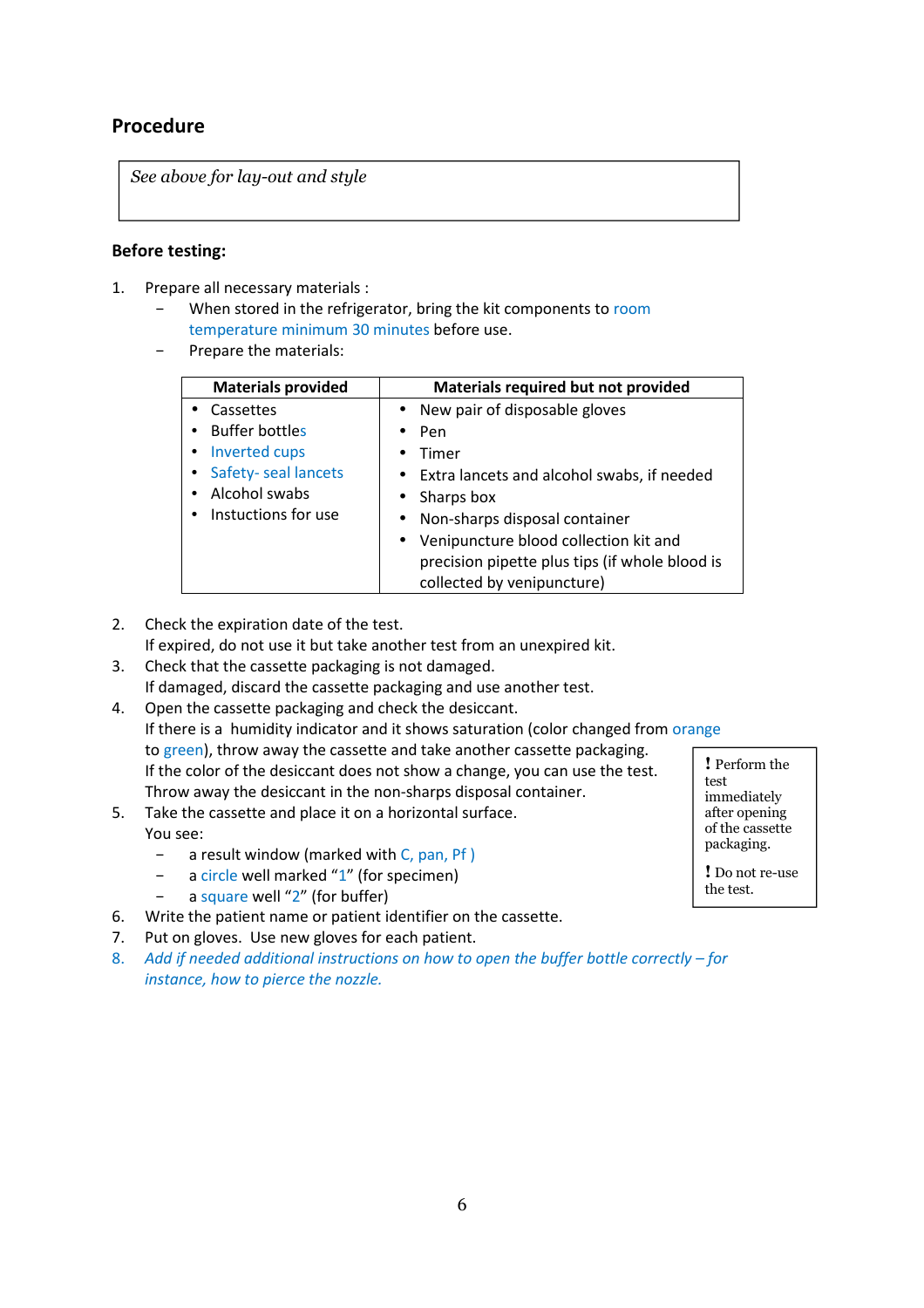## **Test procedure** *(see reference Generic RDT training manual in Annex 2)*

### Capillary whole blood from finger prick

- 1. Wear gloves.
- 2. Choose a finger for the finger prick:
	- Do not choose a finger that is swollen, bruised or scarred.
	- Preferably choose the  $3^{rd}$  or  $4^{th}$  finger of the hand the patient does not use to write. Alternatively choose the heel or the earlobe for neonates.
- 3. Open the packaging of the alcohol swab. Take out the alcohol swab. Do not throw away the empty packaging (wrapper) but keep it aside.
- 4. Wipe the complete fingertip with the alcohol swab. Wait until the finger has completely dried (minimum 30 seconds).
- 5. Place the alcohol swab in the wrapper and set it aside (you will use it again to stop the bleeding after you collected the patient's blood).
- 6. Take the safety-seal lancet.
- 7. Detach the cap of the lancet. Puncture the side of the pulp (ball) of the finger with the lancet, perpendicular to the lines of the fingerprint.

Dispose the lancet immediately into the sharps box.

- 8. Make sure a well-formed drop of blood is present on the tip of the finger.
- 9. If there is no well-formed drop of blood, repeat the finger prick. Use a new lancet and choose a different puncture site.
- 10. Take the inverted cup and collect  $5 \mu$  of blood by dipping the circular end of the inverted cup into the whole blood drop.
- 11. Place the circular end of the inverted cup in the circle well (marked "1") so that it touches the strip (pad at the bottom of the well) Press down lightly to transfer the whole blood to the strip. Put the used inverted cup into the non-sharps disposal container.
- 12. Take the alcohol swab you put aside (step 5). Ask the patient to press it to the finger prick to stop the bleeding. After use, put the alcohol swab into the non-sharps disposal container.
- 13. Take the buffer bottle.

Hold the open buffer bottle vertically above the square well (marked "2"). Squeeze the buffer bottle gently and apply exactly  $X$  drops into the square well (marked "2").

**!** Do not use any other buffer than the buffer supplied within this kit.

**!** Hold the buffer bottle vertically – this ensures that the drops contain the correct volume of buffer.

- 14. Remove your gloves and discard them into the non-sharps disposal container.
- 15. Write the time on the cassette or set a countdown timer to the required reading time.
- 16. Read test results after a minimum of  $xx$  minutes but no later than  $xx$  minutes. Use a good light source when reading the test results.

#### Venous whole blood from venipuncture

- 1. Wear gloves.
- 2. Collect blood by standard venipuncture procedure into a tube containing the correct anticoagulant (EDTA, heparin, Oxalate or Citrate).
- 3. Mix the tube gently.
- 4. Transfer 5  $\mu$  of whole blood in the circle well (marked "1") of the cassette using a precision pipette.

**!** Avoid the tip or center of the finger.

**!** Avoid the side of the finger.

**!** Do not read results after xx minutes.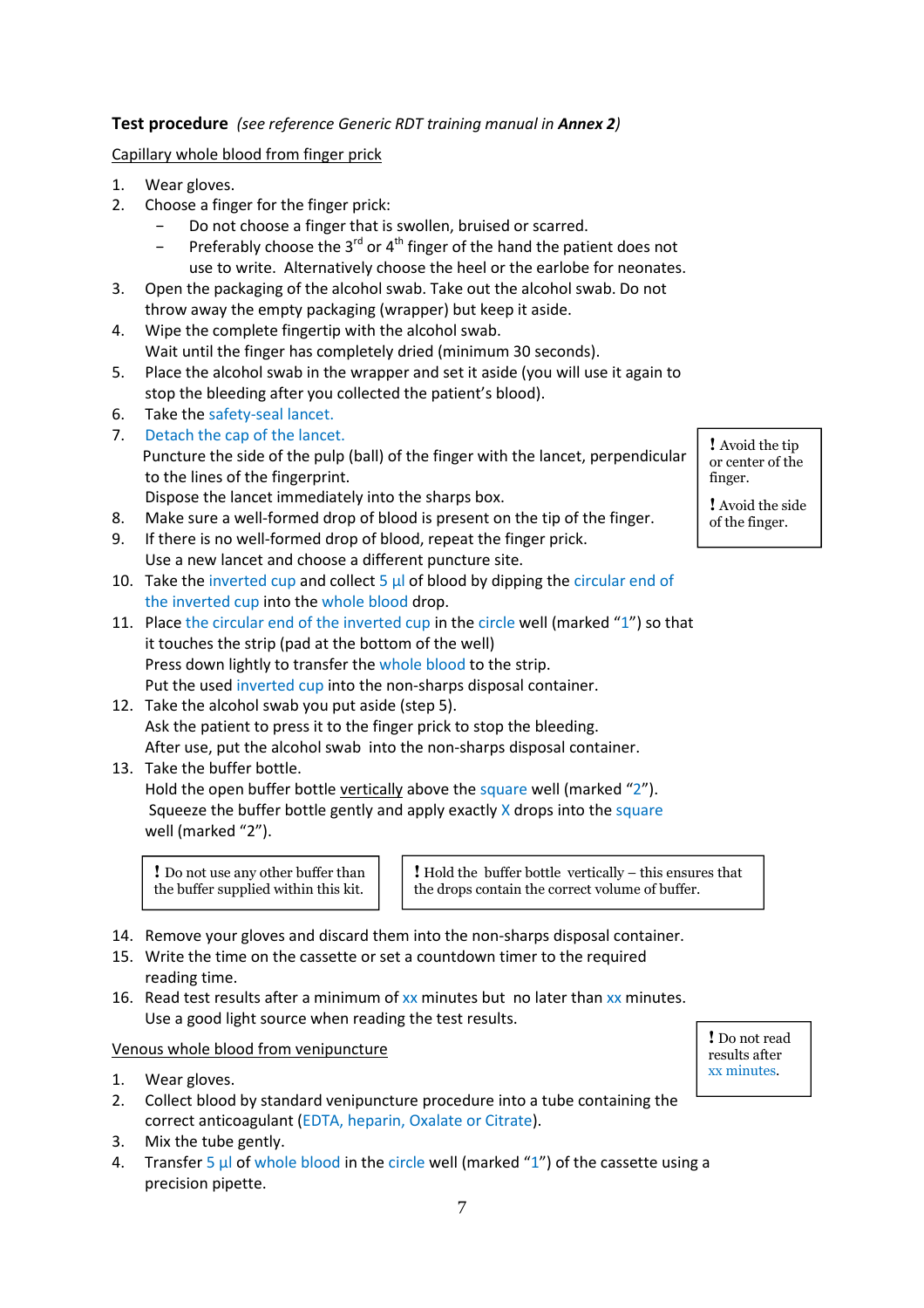5. Perform steps 12 - 16 of the previous section ("Capillary whole blood from finger prick")

## **Interpretation of the test result**

- 1. After  $xx$  but no later than  $xx$  minutes: compare the test lines with the presentation in the table below.
- 2. Where possible, have the results confirmed by a second reader within this time frame.
- 3. Line intensities may vary from faint to strong intensity. Consider also a faint test line as a positive result.
- 4. Record the test results as noted in the table below . Consult the national guidelines for malaria case management to complement the table below.

| Lines that you see                   | <b>Picture/Drawing</b>                           | <b>Record the following result</b><br>Take the following action                                                                    |  |
|--------------------------------------|--------------------------------------------------|------------------------------------------------------------------------------------------------------------------------------------|--|
| NO line at 'C'<br>(= control)        | Put figures of all possible line<br>combinations | Invalid<br>Take a new cassette packaging and<br>repeat the test!                                                                   |  |
| Line at 'C' and<br>NO other line     | Put figures of all possible line<br>combinations | Negative                                                                                                                           |  |
| Line at 'C' AND at<br>'Pf'           | Put figures of all possible line<br>combinations | Positive for Plasmodium falciparum                                                                                                 |  |
| Line at 'C', at 'Pf'<br>AND at 'pan' | Put figures of all possible line<br>combinations | Positive for Plasmodium falciparum (or<br>rarely, a mixed infection with P. vivax, P.<br>ovale and/or P. malariae)                 |  |
| Line at 'C' AND at<br>'pan'          | Put figures of all possible line<br>combinations | Positive for non-falciparum malaria: P.<br>vivax, P. ovale or P. malariae (or,<br>rarely, a mixed infection with these<br>species) |  |
| <b>Other line</b><br>combinations    | Put figures of all possible line<br>combinations | Write down the result                                                                                                              |  |

Note: the XXX test kit does not differentiate between *P. vivax*, *P. ovale* and *P. malariae*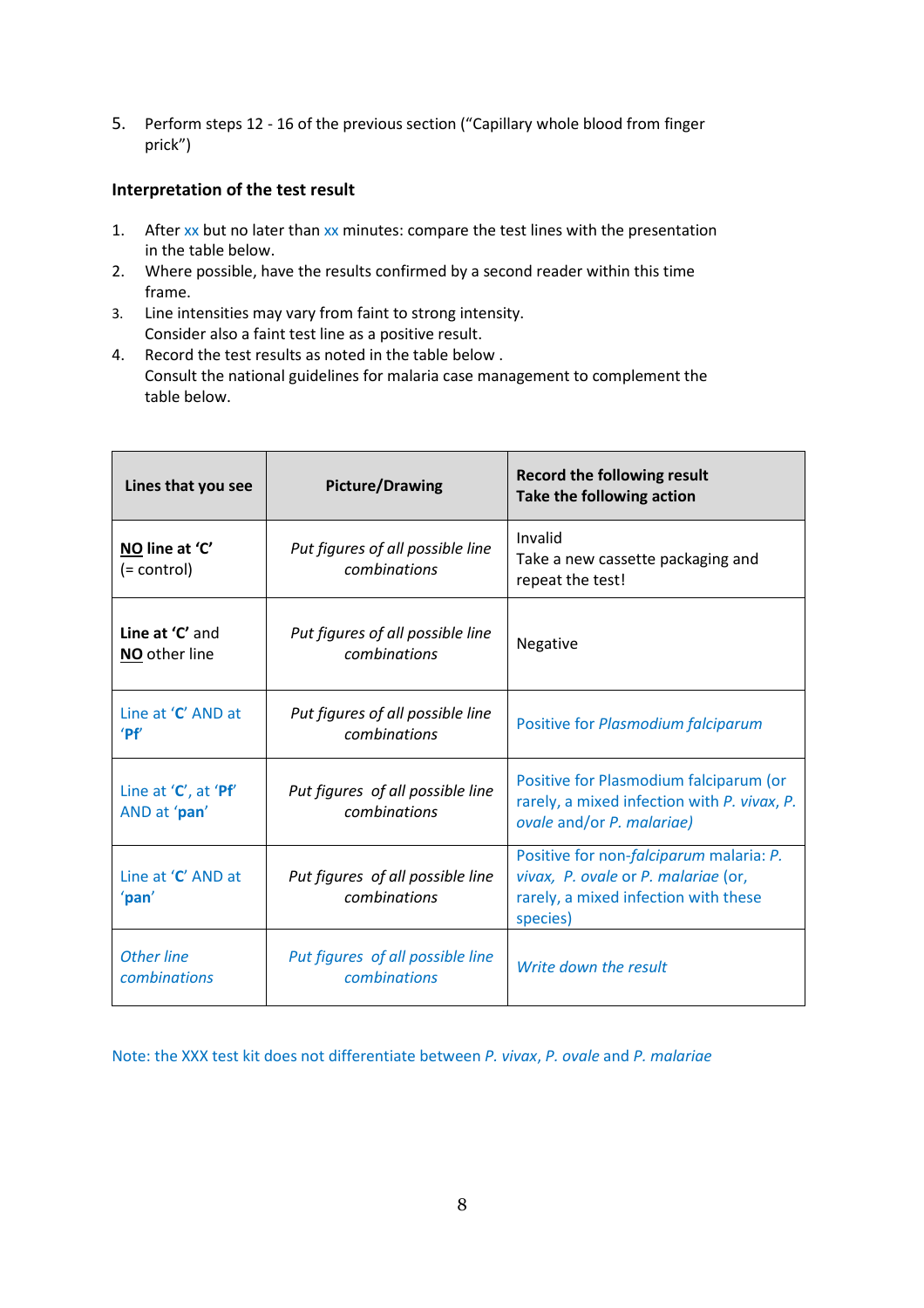# **Limitations of the product, causes of false-negative and falsepositive results**

*All malaria RDTs have limitations in common.* 

*They may be related to the RDT, the end-user and the conditions during transport and storage.* 

*They may occur despite correct storage and procedure and are related to:* 

- *the general design of the RDT (detection limit, prozone, no quantification)*
- *the antigen (HRP-2 deletions, HRP-2 persistence after treatment)*
- *the operator (overlooking faint test lines)*
- *the species (in general: sensitivity for P. falciparum > P. vivax > P. ovale/malariae)*

*We listed the limitations below – unless they do not apply for the RDT product under consideration, they should be mentioned.* 

*See also reference "Universal access to malaria diagnostic testing: an operational manual. World Health Organization 2011"*

## **Malaria RDT have limitations**

They may be the cause of

- false-negative results (no test lines but the patient has malaria)
- false-positive results (test lines visible but the patient does not have malaria)
- invalid test result (no control line and/or incomplete clearing of background)

Sensitivity for detecting malaria is lower in the case of *P. ovale* and *P. malariae*.

#### **False negative results can occur in the following conditions:**

- very low antigen concentrations/parasite densities, for instance  $\lt 100$  parasites/ $\mu$ l. Note that most clinical cases have higher parasite densities.
- very high parasite densities (very exceptional, prozone or high-hook effect) for the HRP-2 antigen
- deletions in the HRP-2 gene resulting in no production of the HRP-2 antigen (of relevance only for mRDTs that detect this antigen, and only significantly present in the Peruvian Amazon)

#### **False positive results can occur – amongst others- in the following conditions:**

- rheumatoid factors, antinuclear antibodies
- viral infection (such as hepatitis B or hepatitis C, dengue)
- parasitic infection (such as schistosomiasis and trypanosomiasis)

#### **Invalid tests and problems of background clearing may occur**:

- In lipaemic and icteric specimens
- Note: The presence of the control line only means that migration of the test occurred. It does not guarantee that:
	- the correct specimen has been used
	- the specimen has been applied correctly
	- the specimen and test have been correctly stored
	- the test procedure was followed correctly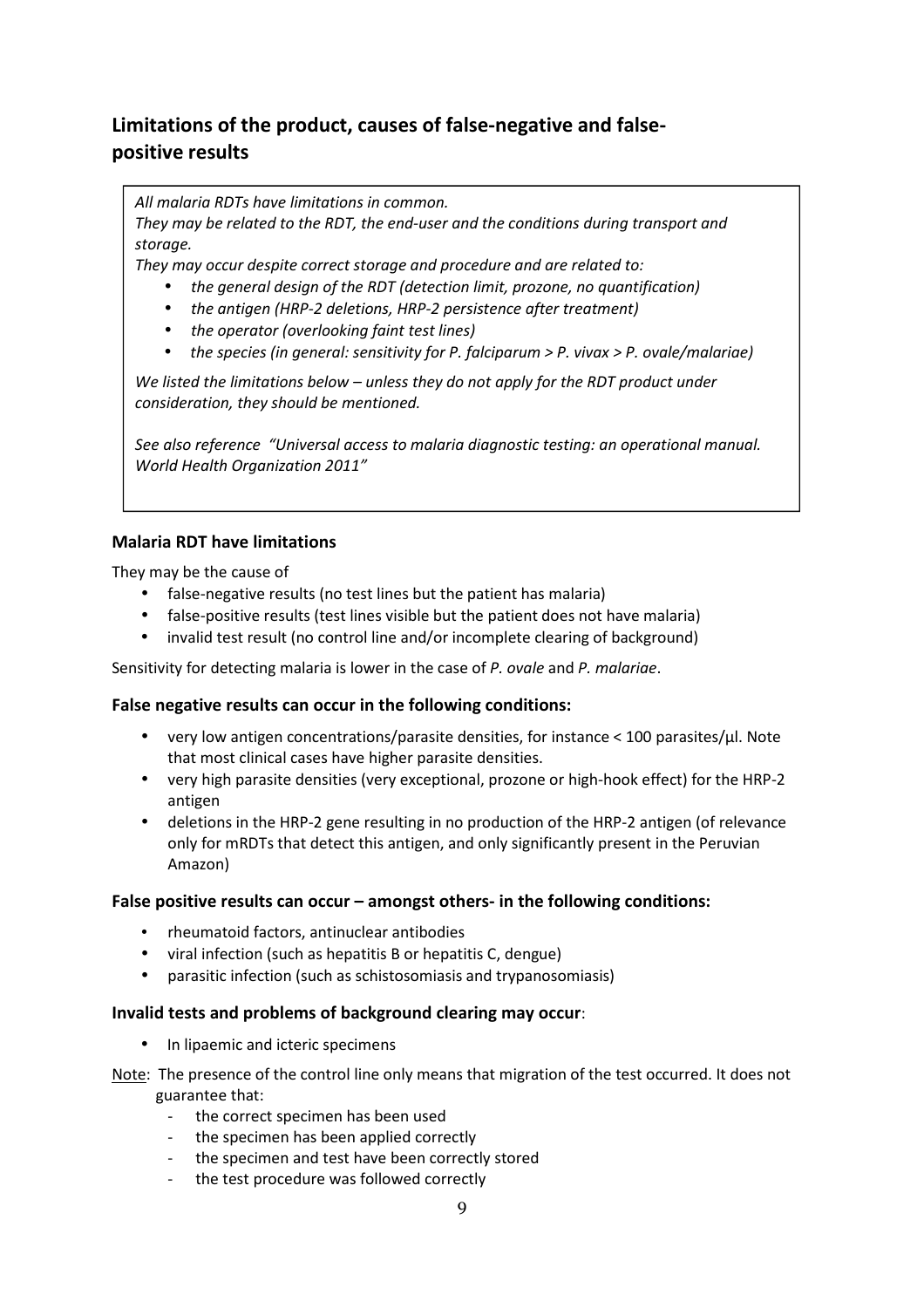# **Performance specifications**

*Recommendations for diagnostic performance specifications :*

- *State at least the following specifications and information:*
- *1. Analytical sensitivity (detection limit)*
- *2. Analytical specificity (rheumatoid factor, antinuclear antibody, other infections and*

*influence of lipemic/icteric/hemolyzed specimens)* 

- *3. Diagnostic sensitivity*
- *4. Diagnostic specificity*
- *5. Repeatability (test-related, laboratory conditions)*
- *6. Reproducibility (operator-related, field conditions)*
- *Give enough detail and oversight:* 
	- *the numbers of specimens used (and if applicable, confidence intervals)*
	- *the different specifications for P. falciparum, P.vivax, P. ovale and P. malariae*
	- *type of study and setting, geographic place, study period and population (laboratory study on stored specimens, clinical study, field study, …)*
	- *parasite* densities *and reference methods when appropriate (for instance in the case of diagnostic sensitivity)*
	- *present results in a clear way (e.g. table)*
	- *refer to type of study (in-house study, external study, study report or published in scientific literature)/include a bibliography/reference list*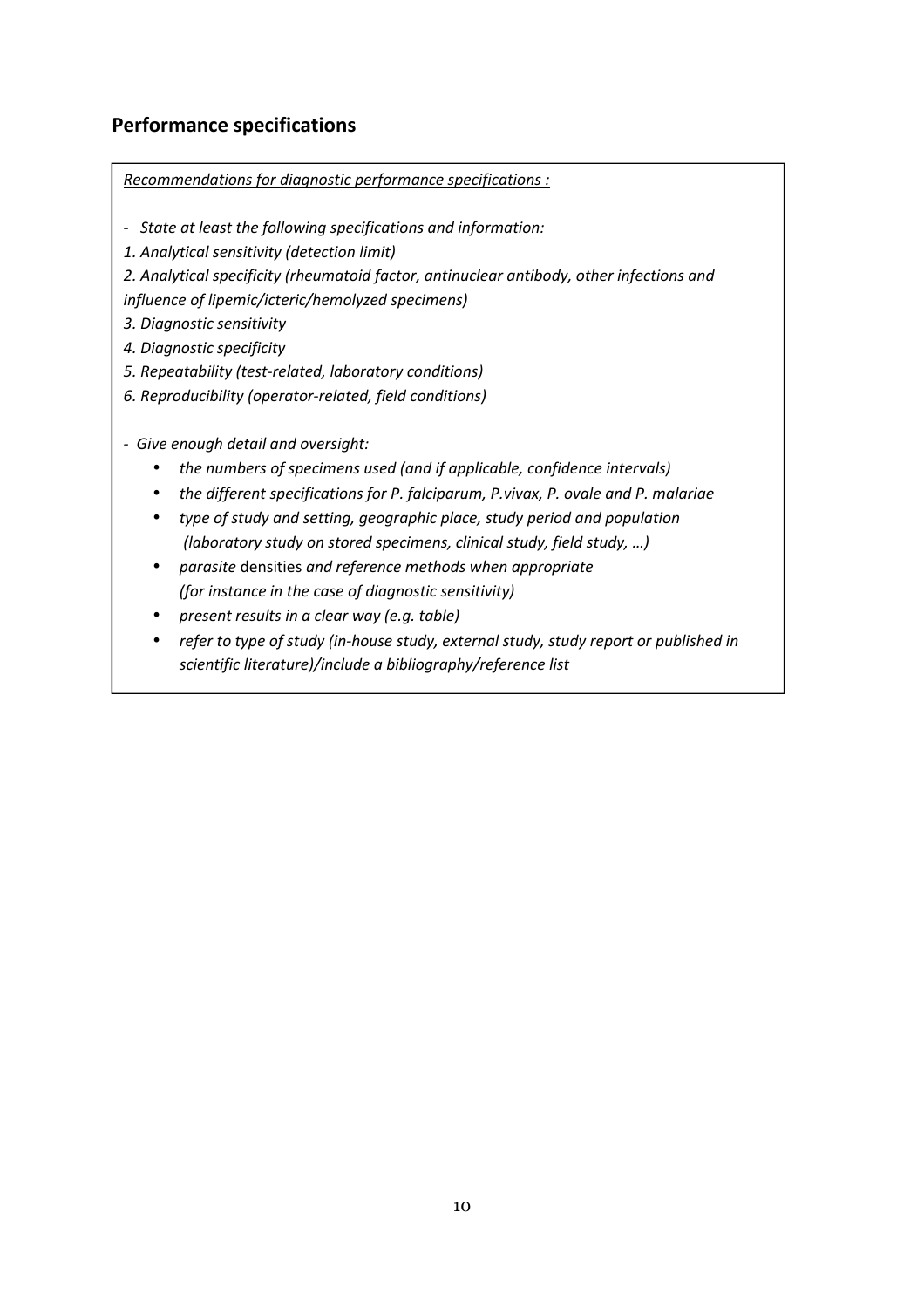# **Bibliogaphy**

*Recommendations for bibliography:*

*Select relevant publications in a practical and product-oriented way.* 

*In Annex 3 we give some references for relevant topics.* 

## Product-related publications

- Test kit evaluations (product related studies)

#### General publications

- Biosafety and Sampling
- WHO Product Testing rounds
- Description of problems on RDT implementation, end-user errors (included prozone, buffer substitution, false positive,etc.)

# **Contact of manufacturer**



# **Version number of IFU and date of issue: XXXXX, YYYY/MM/DD**

# **Symbol key**

*Recommendations for Symbol key:*

- *Only use internationally recognized symbols.*
- *In Annex 4 we give an example of a symbol key*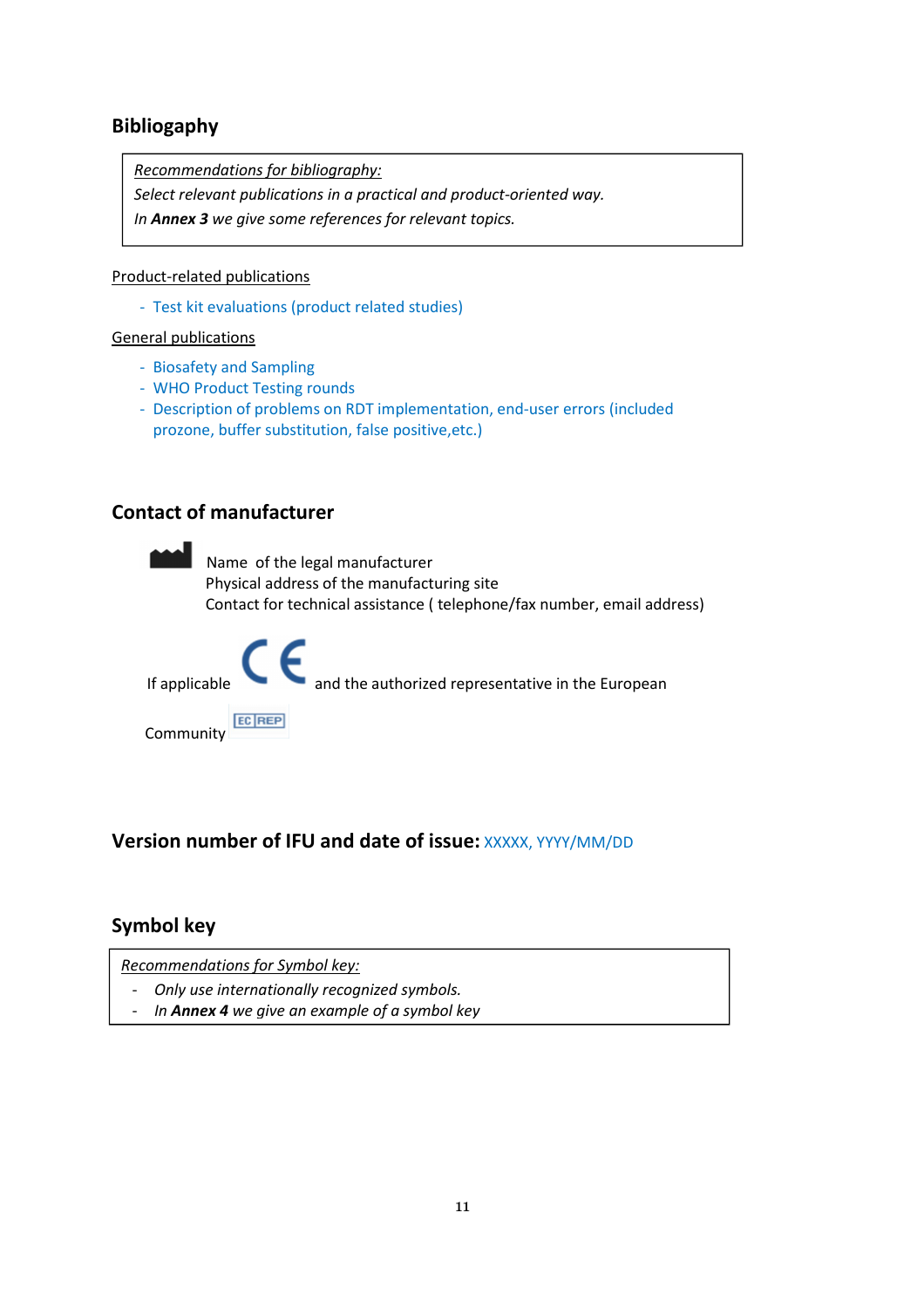# **Annex 1: References for readability**

The following websites explain how to assess and calculate readability – the tool is primarily made for English texts.

http://www.online-utility.org/english/readability test and improve.jsp

http://www.mang.canterbury.ac.nz/writing\_guide/writing/flesch.shtml

Readility can also be assessed in a Microscoft Word-document:

1. Click the File tab, and then click Options.

2. Click Proofing.

3. Under "When correcting spelling and grammar in Word", make sure the "Check grammar with spelling check" box is selected.

4. Select "Show readability statistics" and click on "OK"

After you enable this feature, open a file that you want to check, and check the spelling. When Outlook or Word finishes checking the spelling and grammar, it displays information about the reading level of the document.

## **Annex 2: Generic and product specific job aids for Pf –only and combination RDT**

Refer to the following website :

Generic : http://www.wpro.who.int/malaria/sites/rdt/home.html

Product specific : http://www.finddiagnostics.org/programs/malaria-afs/malaria/rdt-job-aids/

## **Generic RDT training manual:**

How to use a rapid diagnostic test (RDT): a guide for training at a village and clinic level 2009. The USAID Quality Assurance Project (QAP),Unversiversity Research Co., LLC, and the World Health Organization (WHO), Bethesda, MD, and Geneva

http://www.wpro.who.int/malaria/sites/rdt/using\_rdts/training/main.html

# **Universal access to malaria diagnostic testing: an operational manual. World Health Organization 2011**

http://www.who.int/malaria/publications/atoz/9789241502092/en/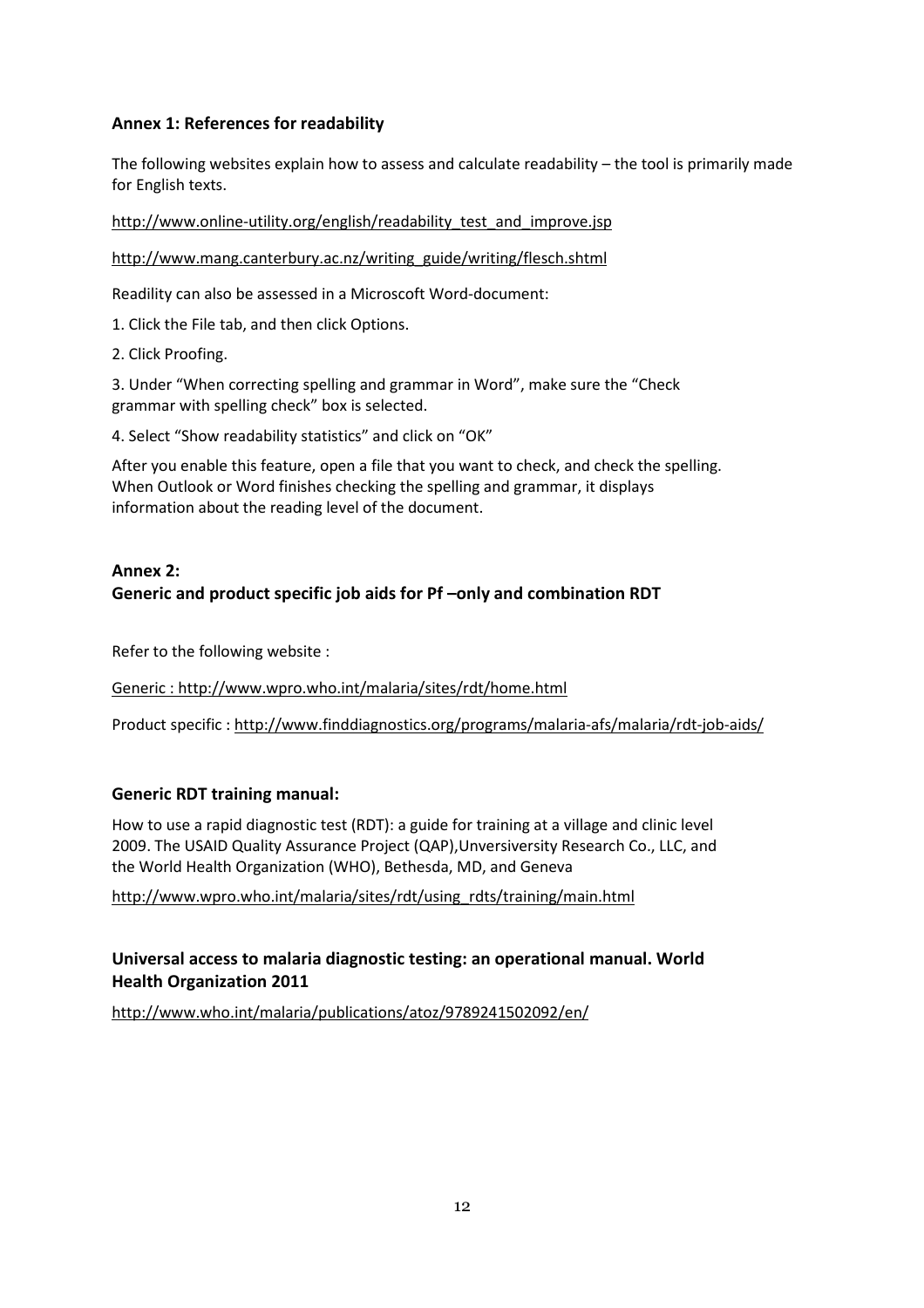# **Annex 3: Example of bibliogaphy**

#### Product-related publications

- Test evaluations (product related study)

#### General publications

- Biosafety and Sampling
- 1. Clinical and Laboratory Standards Institute. Procedures and devices for the collection of diagnostic capillary blood specimens; approved standard, fifth edition. CLSI H04-A6, Vol. 28, No. 25, 2008.
- 2. Clinical and Laboratory Standards Institute. Procedures for the collection of diagnostic blood specimens by venipuncture; approved standard, sixth edition. CLSI H03-A6, Vol. 27, No. 26, 2007
- 3. World Health Organization: Laboratory biosafety manual, third edition. Geneva: WHO; 2004. http://www.who.int/csr/resources/publications/biosafety/Biosafety7.pdf

#### WHO Product Testing rounds

- 1. World Health Organization: Developing and testing a generic job aid for malaria rapid diagnostic tests (RDTs). Geneva: WHO; 2004. http://www.wpro.who.int/malaria/NR/rdonlyres/C717F47F-DA04-469E-BEA3- C1176F720257/0/Developing and testing an RDT Job Aid.pdf
- 2. World Health Organization: Good practices for selecting and procuring rapid diagnostic tests for malaria. Geneva: WHO; 2011. http://whqlibdoc.who.int/publications/2011/9789241501125\_eng.pdf
- 3. World Health Organization: Guidelines for the treatment of malaria. Second edition. Geneva: WHO; 2009. Geneva: WHO; 2009. http://whqlibdoc.who.int/publications/2010/9789241547925\_eng.pdf
- 4. World Health Organization: Malaria Rapid Diagnostic Test Performance; Results of WHO product testing of malaria RDTs: Round 4 (2012). Geneva: WHO; 2012. http://www.finddiagnostics.org/resourcecentre/reports\_brochures/malaria-diagnostic-test-report.html
- 5. World Health Organization: Malaria RDT Job-Aids and Training Manuals http://www.wpro.who.int/malaria/sites/rdt/using\_rdts/training/index.html
- 6. World Health Organization: Management of severe malaria A practical handbook. Third edition. Geneva: WHO; 2013. http://apps.who.int/iris/bitstream/10665/79317/1/9789241548526\_eng.pdf
- 7. World Health Organization: Transporting, storing and handling malaria rapid diagnostic tests at central and peripheral storage facilities. Geneva: WHO; 2009.
- http://www.who.int/malaria/publications/atoz/malaria\_rdt\_central\_2009.pdf
- 8. World Health Organization: Universal access to malaria diagnostic testing. An operational manual. Geneva: WHO; 2011. http://whqlibdoc.who.int/publications/2011/9789241502092\_eng.pdf
	- Description of problems on RDT implementation, end-user errors (included prozone, buffer substitution, false positive,…)
- 1. Gamboa D, Ho M, Bendezu J, Torres K, Chiodini P, Barnwell J, Incardona S, Perkins M, Bell D, McCarthy J, Cheng Q: A large proportion of P. falciparum isolates in the Amazon region of Peru lack pfhrp2 and pfhrp3: implications for malaria rapid diagnostic tests. *PLoS One* 2010, 5:e8091. http://www.plosone.org/article/info%3Adoi%2F10.1371%2Fjournal.pone.0008091
- 2. Gillet P, Scheirlinck A, Stokx J, De Weggeleire A, Chauque H, Canhanga O, Tadeu B, Mosse C, Tiago A, Mabunda S, Bruggeman C, Bottieau E, Jacobs J: Prozone in malaria rapid diagnostics tests: how many cases are missed? *Malar J* 2011, 10:166. http://www.malariajournal.com/content/10/1/166
- 3. Gillet P, Mori M, Van Den Ende J, Jacobs J: Buffer substitution in malaria rapid diagnostic tests causes falsepositive results. *Malar J* 2010, 9:215 http://www.malariajournal.com/content/9/1/215
- 4. Maltha J, Gillet P, Cnops L, Van Den Ende J, Van Esbroeck M, Jacobs J: Malaria rapid diagnostic tests: Plasmodium falciparum infections with high parasite densities may generate false positive Plasmodium vivax pLDH lines. *Malar J* 2010, 9:198. http://www.malariajournal.com/content/9/1/198
- 5. Maltha J., Gillet P., Jacobs J. REVIEW: Malaria rapid diagnostic tests in endemic settings. *Clin Microbiol Infect 2013; 19: 399–407.* http://onlinelibrary.wiley.com/doi/10.1111/1469-0691.12151/pdf
- 6. Maltha J., Gillet P., Jacobs J. REVIEW: Malaria rapid diagnostic tests in travel medicine. *Clin Microbiol Infect* 2013; 19: 408–415. http://onlinelibrary.wiley.com/doi/10.1111/1469-0691.12152/pdf